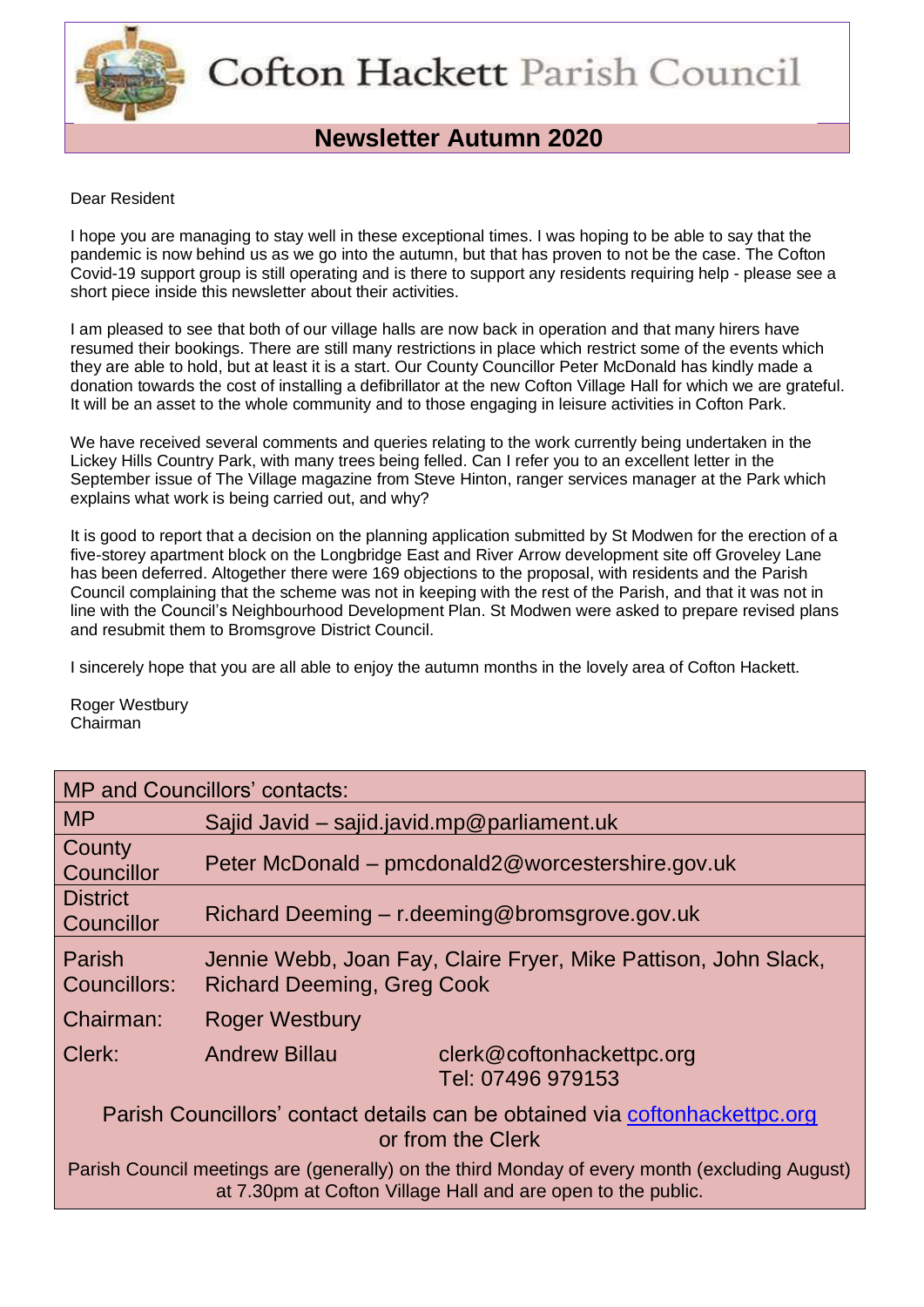

| <b>Cofton Covid-19</b><br><b>Support Group</b>                                                                                                                                                                                                                                                                                                                                                                                                                                                               | As restrictions are increasing again with the Covid-19 pandemic<br>we wanted to make sure all residents were aware of the volunteer<br>Cofton Covid-19 support group. We have a mobile Phoneline that<br>anyone can leave a message on or send a text to - 07735<br>760662. We also have a WhatsApp group that anyone can join.<br>Message the mobile and we'll add you. Stay safe and well, thank<br>you.<br>Thank you<br><b>Ruth Carruthers</b> |                                                                                                                                                                                                                                                       |  |                                               |
|--------------------------------------------------------------------------------------------------------------------------------------------------------------------------------------------------------------------------------------------------------------------------------------------------------------------------------------------------------------------------------------------------------------------------------------------------------------------------------------------------------------|---------------------------------------------------------------------------------------------------------------------------------------------------------------------------------------------------------------------------------------------------------------------------------------------------------------------------------------------------------------------------------------------------------------------------------------------------|-------------------------------------------------------------------------------------------------------------------------------------------------------------------------------------------------------------------------------------------------------|--|-----------------------------------------------|
| The Parish Council meets monthly, usually at the new Cofton<br>Village Hall, Village Hall Way, B45 8PD. During the pandemic<br>meetings have been held on-line using Zoom. If you want to<br>attend any of our meeting please contact the Clerk. All meetings<br>start at 7.30pm. Forthcoming meetings are on:<br>Monday October 19th<br>Monday November 16th<br>Monday December 14th<br>Members of the public are welcome to attend to give their views<br>or just to hear what is happening in the parish. |                                                                                                                                                                                                                                                                                                                                                                                                                                                   |                                                                                                                                                                                                                                                       |  | <b>Parish Council Meeting</b><br><b>Dates</b> |
| <b>Parish Council Annual</b><br><b>Governance and</b><br><b>Accountability Return</b>                                                                                                                                                                                                                                                                                                                                                                                                                        |                                                                                                                                                                                                                                                                                                                                                                                                                                                   | The Parish Council has completed its audit return for<br>the financial period 2019-20. The internal audit was<br>completed successfully and the period for public<br>consultation has now passed. We now await<br>comments from the external auditor. |  |                                               |
| The Parish Council pays for the electricity to light<br>our local streets, this year we have renegotiated<br>the supply contract, moving to a different supplier<br>with a 100% 'green' supply. We have also been<br>able to reduce the cost of supply.                                                                                                                                                                                                                                                      |                                                                                                                                                                                                                                                                                                                                                                                                                                                   |                                                                                                                                                                                                                                                       |  | <b>Parish Council Electricity Supply</b>      |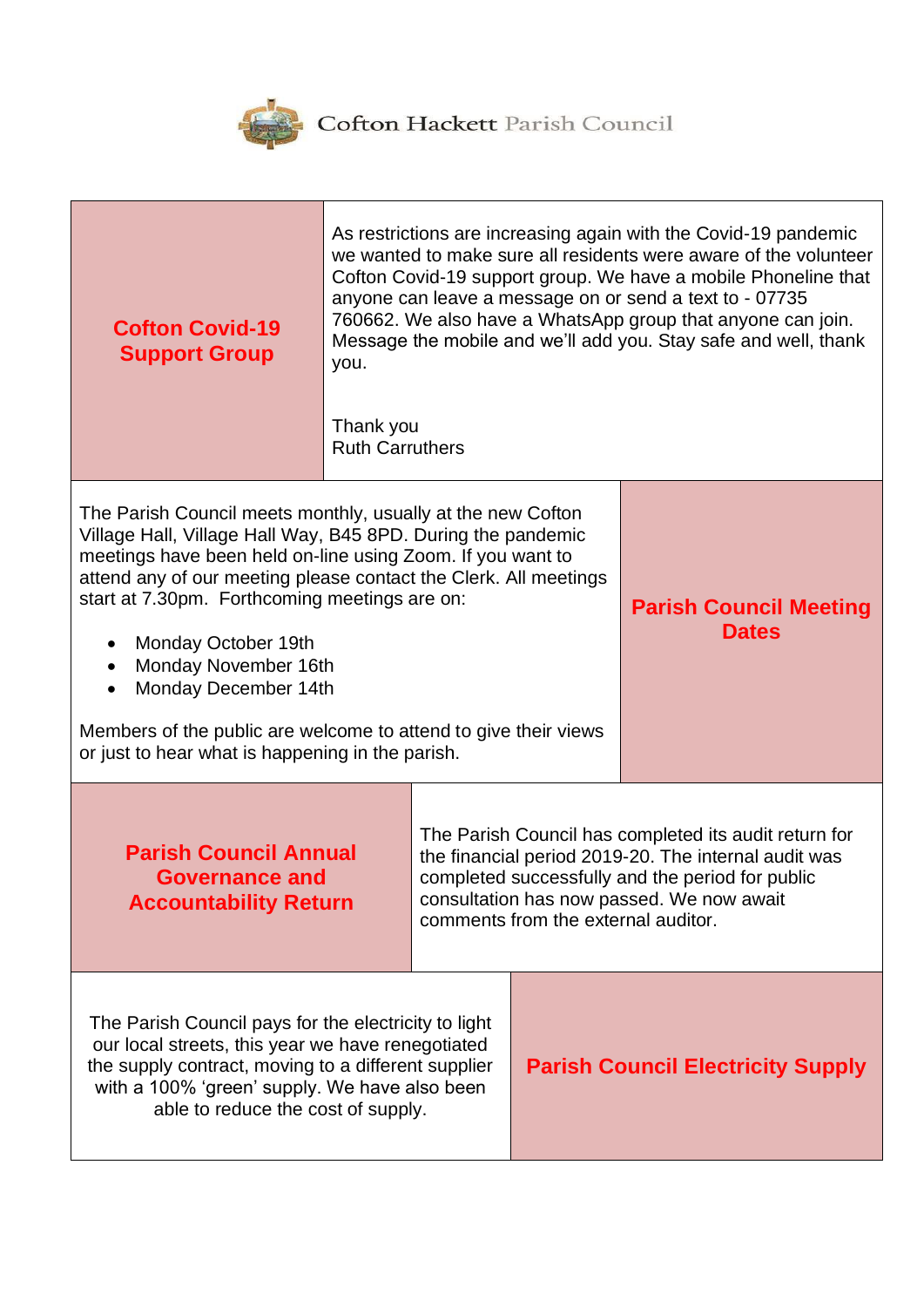

### **New Flagpole for Cofton Hackett**

The Parish Council's flagpole, which is on the embankment at the Lickey Road / Rose Hill junction, was showing its age since it was installed around 2002 and had suffered from some acts of vandalism. At its meeting in May, the Parish Council agreed to fund a replacement, Councillors felt that residents appreciate seeing our flags flying, especially for important annual events. The new flagpole was installed in August.



Our Union Flag is also showing signs of wear so we'll be looking to replace that soon.

Mike Gallagher, our resident flag flyer and expert, tells me that any resident of Cofton Hackett, who is a foreign national, can request that their national flag is flown on their national day (resident must supply flag!). You may see Canada's national flag flying or even the Isle of Man on the appropriate days.

If you wanted to request the flying of a national flag, Mike can be contacted on 0121-445- 4498.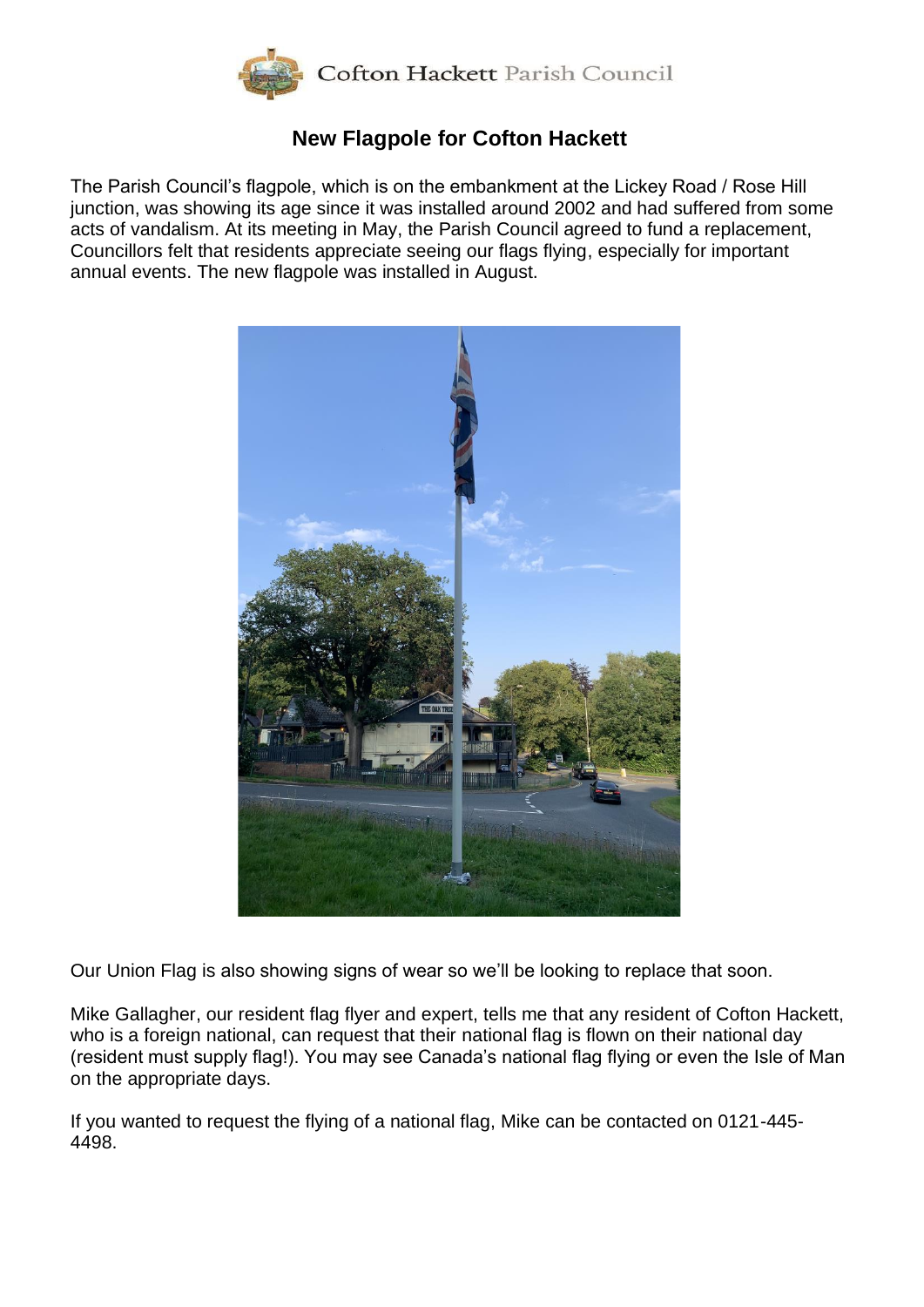

# **Vacancy on Cofton Hackett Parish Council**

Cofton Hackett Parish Council (CHPC) is currently looking for someone, living in Cofton Hackett, to serve as a Parish Councillor. We hope that this will be of interest to people who have regular time to spare and are keen to contribute, on a voluntary basis, to the local area for the benefit of our community.

The Parish Council meets in Cofton Village Hall on the evening of the third Monday of the month (except in August). Meetings are open to the public with the agenda posted on the CHPC's website [\(https://coftonhackettpc.org\)](https://coftonhackettpc.org/). If you have an interest in applying to become a Councillor and would like to learn more then please consider either attending a meeting, or contacting the Clerk or a Councillor directly (contact details on the website or the front of this newsletter).

# **Cofton Village Hall**

Cofton Village Hall is leased by the Parish Council to the charity, Cofton Village Hall CIO [\(https://coftonvillagehall.org](https://coftonvillagehall.org/) ) and as a community hall has been up and running for over twelve months now. The charity is currently managed by eight Trustees, many of whom have been involved since the hall was being designed. The Trustees are now of the view that to secure its continued successful growth and enhance its contribution and value to the community, it would be beneficial to appoint further Trustees to broaden diversity of representation.

If you have regular time to spare and, on a voluntary basis, consider your background and experience may equip you to potentially contribute to the various aspects of running the hall, we would be keen to discuss this with you to explain how we currently work and where we are seeking wider input.

If you are interested, please contact John Slack [\(jslack@btconnect.com\)](mailto:jslack@btconnect.com) or Shelagh O'Loughlin (shalagholoughlin@me.com) in the first instance.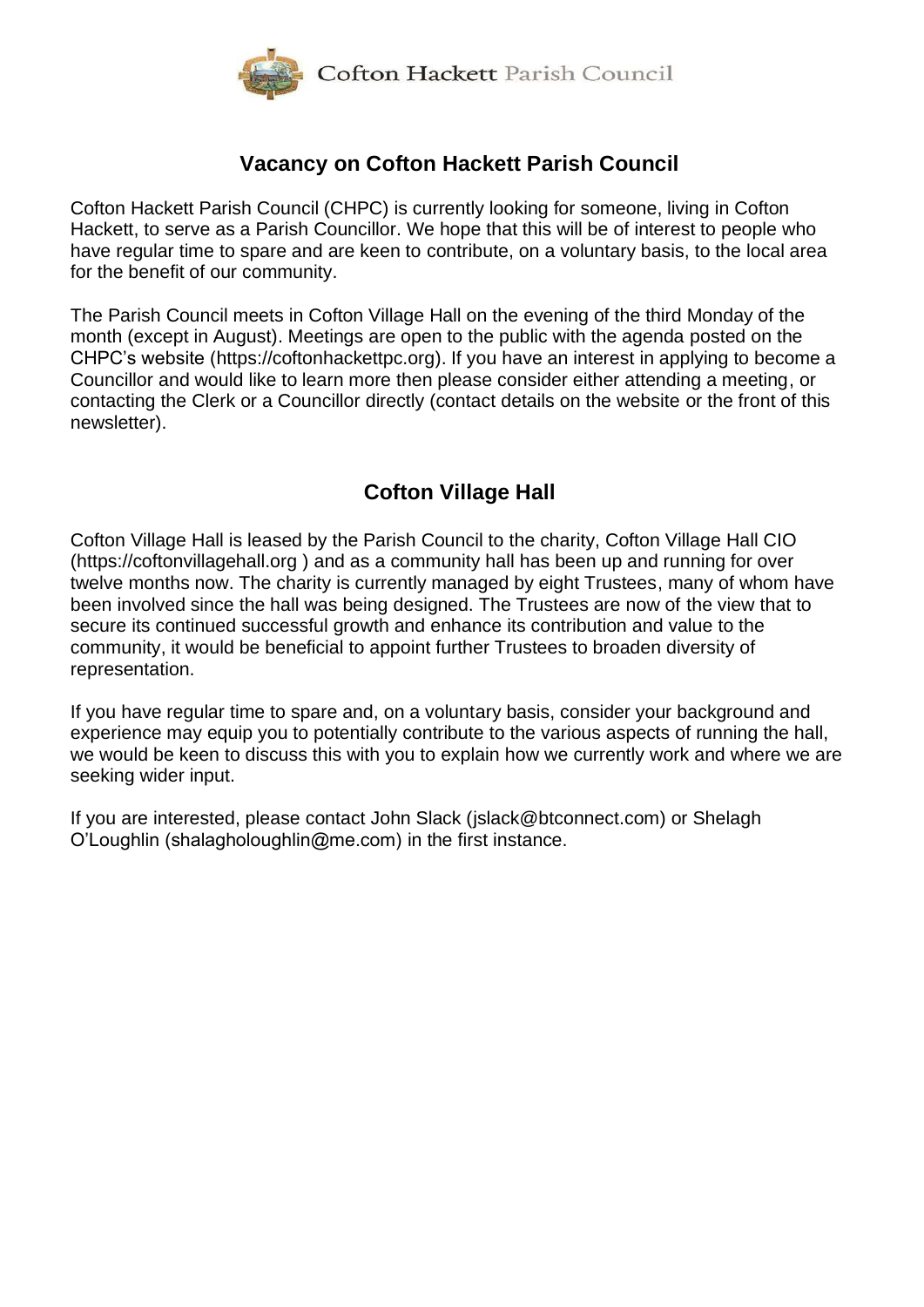

### **Highways, Open Spaces & Environment**

During the pandemic, the work of those of us involved with open spaces continues to be necessarily more limited than we would otherwise hope.

Work to regularly inspect the Myhill playing field continues and quotes are being sought for the upgrade of some of the play equipment.

Discussions still continue with St Modwen about opening a suitable access route to the 'trapped' allotment land behind The Grove. Currently the Parish Council is awaiting a response from St Modwen about beginning the transfer of land to the Parish Council in order to provide a pathway to the site. It is hoped that an additional 9 allotments might eventually be made available.

On the Cofton Fields Estate, Councillors have been involved in requesting remedial work by St Modwen and Persimmon and monitoring the proposed maintenance fees to be charged to estate residents, as well as challenging a proposed apartment development which is contrary to the Neighbourhood Plan.

You may see our 'lengthsman' busy around the Parish clearing blocked drains, cleaning signs and cutting back overgrown vegetation. Where you have hedges and trees on your property that are growing over footpaths can you please ensure these are cut back so as not to cause an obstruction. The lengthsman cannot do that on your behalf.

As always, the age of our streetlamps continues to present some issues. The Council responds to reports of failed streetlights and asks that if you do notice a failed lamppost please do report it to the Parish Council clerk.

Cllrs Mike Pattison & Joan Fay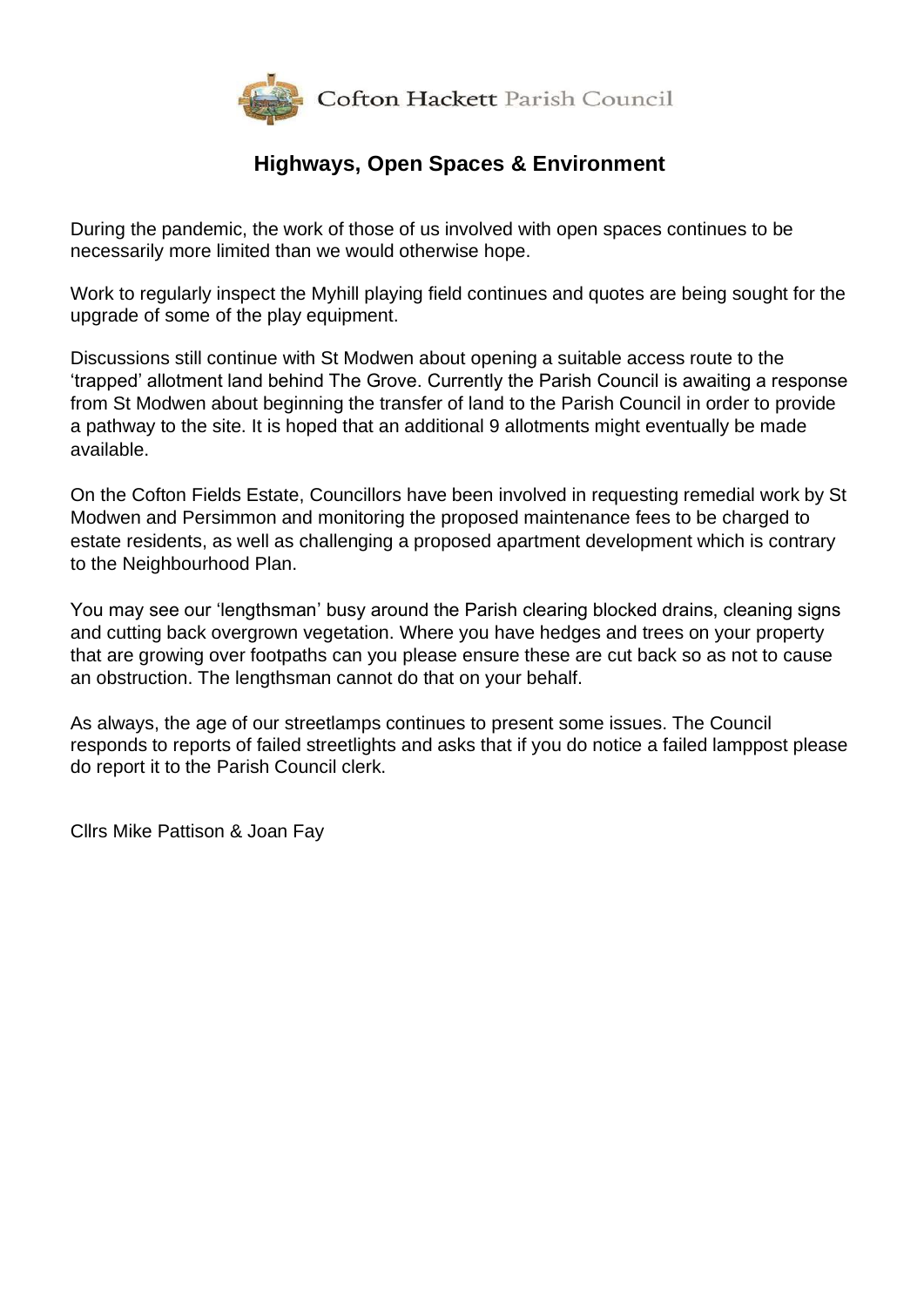

Cofton Hackett Parish Council



# **Cofton Village Hall**

We are back! It's great to be open again and welcome everyone back through the doors.

We've been pretty lucky as village halls are classed as a 'COVID Secure' venues which has allowed us to continue to operate most activities provided hirers follow the guidance which includes sanitising, cleaning and collecting of 'Track and Trace' data. We've trained all hirers in the safe use of the facility and significantly reduced the capacity to ensure that users can operate social distancing.

Since reopening we've been able to welcome back most of our regular hirers as well as some great new ones. We now have more groups than before COVID with Zumba, Zumbini, Bunny & Blossom (Mummy & Baby Yoga), Cofton Art Group, Cofton Book Club all recently coming on board.

If you're interested in any of the classes you can find more information on our Facebook page or drop in to the hall and pick-up a timetable.

We still have plenty of capacity at the hall, so if you're interested in booking one of our 3 rooms for an event or a regular group then you can book online or just drop us an email.

Stay safe and well

Sam Hall Manager

[www.coftonvillagehall.org](http://www.coftonvillagehall.org/)

[info@coftonvillagehall.org](mailto:info@coftonvillagehall.org)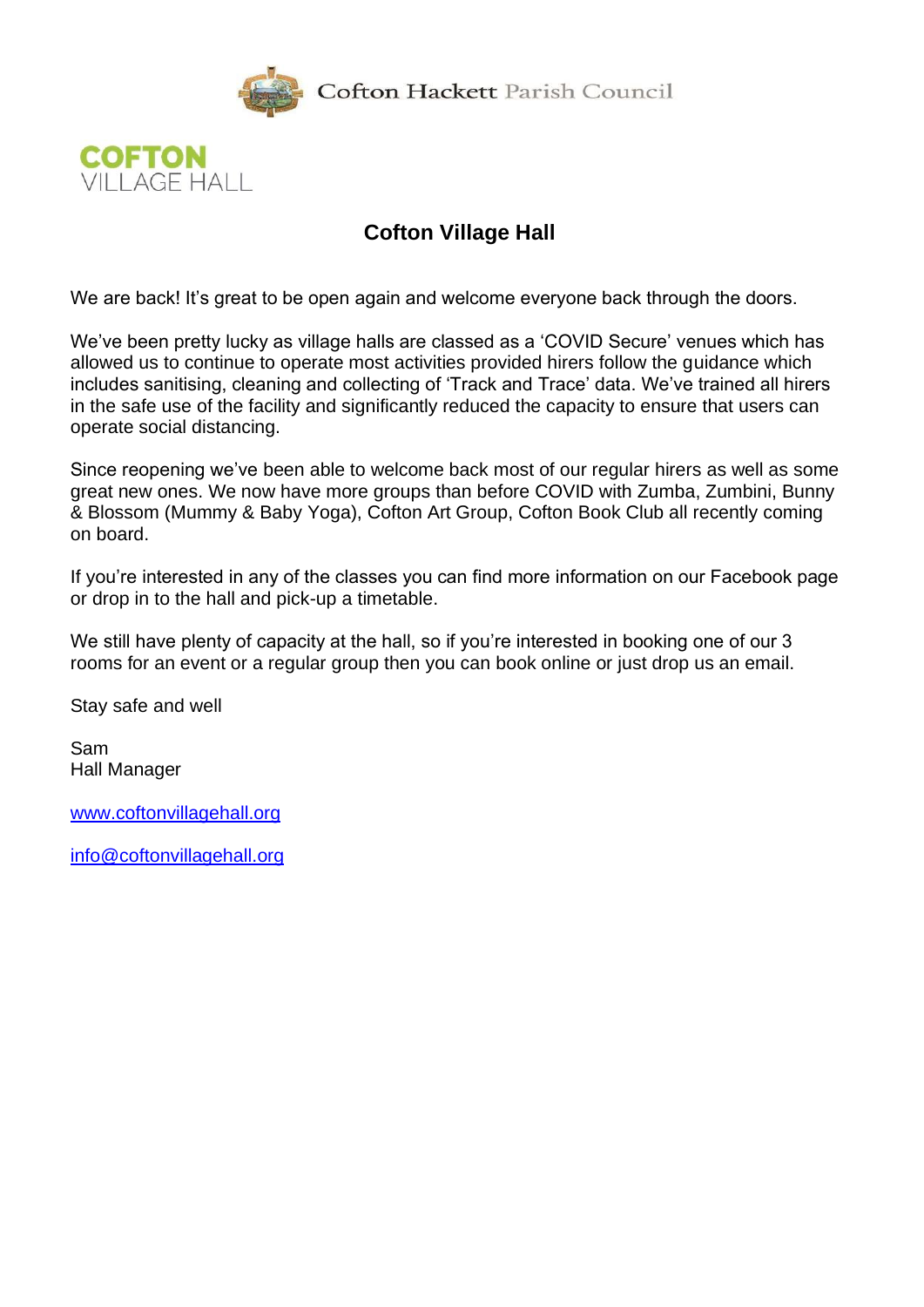

# **ST MICHAEL'S CHURCH NEWS**

Hi Everyone,



This cartoon seemed funny when I first saw it a few months back, but now it looks too close to the truth. The way things are going we might not be able to manage 3 together! If you've wondered what's happening at Church, our pattern of services, like pretty much everything else, has been turned upside down over the last 6 months. We now have a mixture of online and live worship and of course you are very welcome to join in any of it.

We can't yet hold our main family service (with lots of people, singing, and children's groups) in church so it continues on Zoom at 9.30am each Sunday. As well as songs, message, and prayers, there's usually a children's activity and we hear from someone about how Covid-19 has affected their life. Meeting ID is **295 293 9790** and password **standrews**. It would be great to see you.

Foundry, the new community service in Cofton Village Hall, has now restarted, at 3.00pm on  $2^{nd}$  and  $4^{th}$  Sundays each month. It's very informal with a mixture of worship, prayer, and creative activities for all ages. St Michael's is so small that with 2m social distancing we can only get about 8 people in, so it has not reopened. St Andrew's in Sandhills Road can accommodate about 30 with distancing so we have restarted some services there.

The current pattern each month is:

- 1<sup>st</sup> Sunday: 6.00pm Communion Service
- 2<sup>nd</sup> Sunday: 11.00am Communion Service
- 3<sup>rd</sup> Sunday: 6.00pm Evensong
- 4 th Sunday: 8.00am Book of Common Prayer Communion

Usual conditions apply to services: don't come if anyone in your household has shown CV-19 symptoms in the last 2 weeks or if you are shielding or vulnerable; observe 2m social distancing; use the sanitizer provided on entry and exit; give your contact details for tracing purposes; face coverings must be worn. And of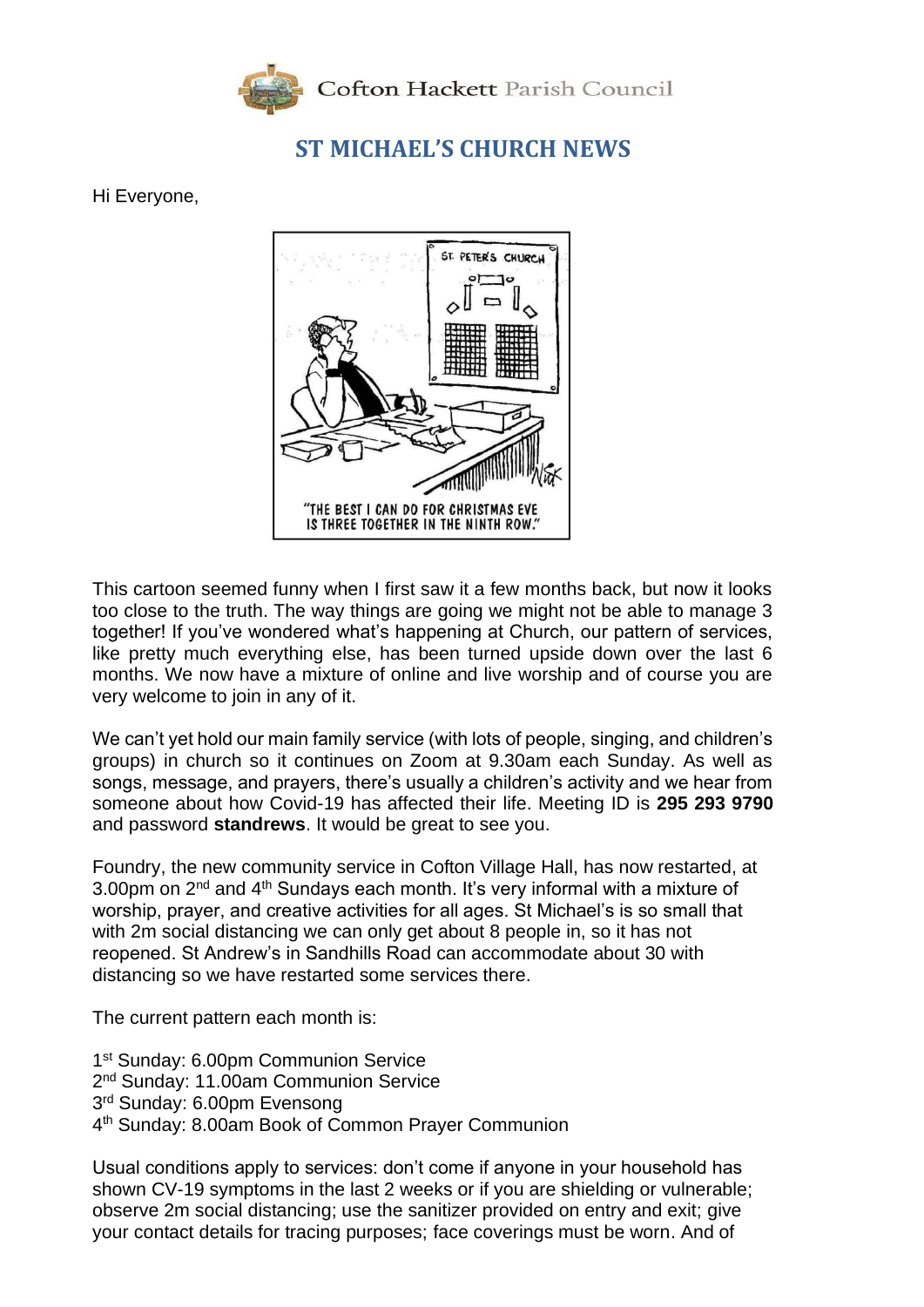

course all this could change if further restrictions are introduced. Keep an eye on the church website at www.standrewscofe.org.uk for the latest.

So who knows how we'll celebrate Christmas? We'll keep you posted. But we continue to pray for God's protection for our community and that we will come through this year not only in one piece, but also with a deeper sense of God's presence and of gratitude for what is really important in life.

With my best wishes,

#### *Rob*

Rev Canon Rob Fieldson, Vicar

0121 445 1269 07505 739647

[rob@fieldson.co.uk](mailto:rob@fieldson.co.uk)

The Vicarage 8 Cofton Church Lane